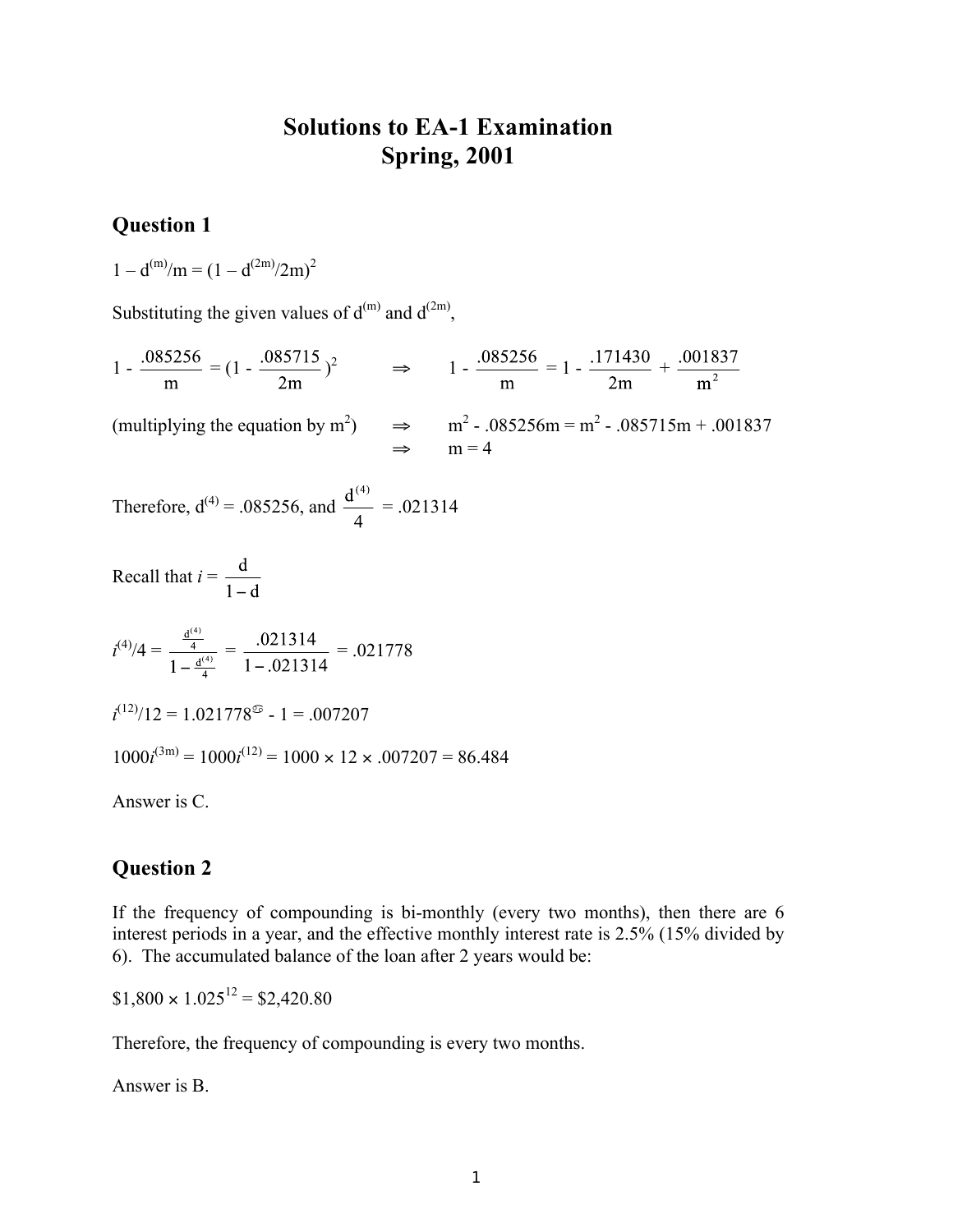Note: Each possible frequency can be checked until the correct one is determined as above.

#### **Question 3**

Original loan payment = 
$$
\frac{100,000}{a_{\frac{30,06}{}}}} = 7,264.89
$$

The equation of value representing the present value of the loan payments (other than the smaller final repayment) is:

$$
100,000 = 5,000v5 + 5000v10 + 7,264.89 a_N06
$$
  
= 5,000v<sup>5</sup> + 5000v<sup>10</sup> + (7,264.89)( $\frac{1 - vN}{.06}$ )

Solving for  $v^N$ :

$$
v^N = .228026
$$

Solving for N:

$$
\ln(v^N) = \ln(.228026) \qquad \Rightarrow \qquad N \times \ln(v) = \ln(.228026)
$$
  

$$
\Rightarrow \qquad N = 25.37
$$

Therefore, the final repayment will be at the end of 26 years.

If F is the final repayment,

 $100,000 = 5,000v^5 + 5000v^{10} + 7,264.89 a_{\frac{75}{2506}} + Fv^{26}$   $\Rightarrow$   $F = 2,739.00$ 

Total payments under the original repayment schedule =  $7,264.89 \times 30 = 217,946.70$ 

Total payments under the revised loan schedule =  $(7,264.89 \times 25) + 5,000 + 5,000 + 2,739 = 194,361.25$ 

Total interest saved = 217,946.70 - 194,361.25 = 23,585.45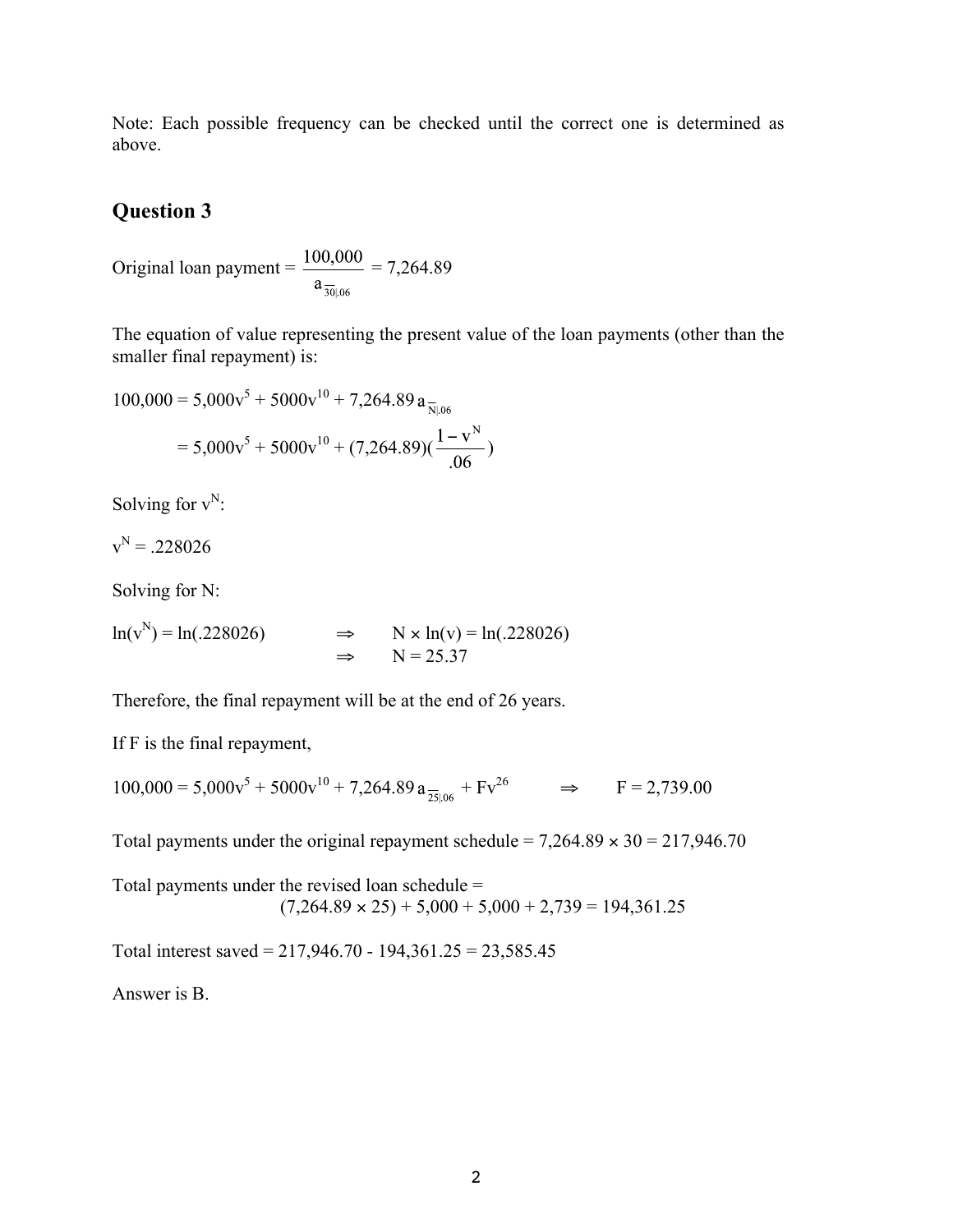The equation of value representing the present value of the loan payments is:

$$
100,000 = 3,100 \, \mathbf{a}_{\overline{110}|03} + \mathbf{X} \mathbf{v}^{111} + (2 \mathbf{X}) \mathbf{v}^{112} + (2^2 \mathbf{X}) \mathbf{v}^{113} + \dots + (2^9 \mathbf{X}) \mathbf{v}^{120}
$$
\n
$$
= 3,100 \, \mathbf{a}_{\overline{110}|03} + \mathbb{B} \mathbf{v}^{110} \mathbf{X} (2 \mathbf{v} + (2 \mathbf{v})^2 + (2 \mathbf{v})^3 + \dots + (2 \mathbf{v})^{10})
$$
\n
$$
= 3,100 \, \mathbf{a}_{\overline{110}|03} + \mathbb{B} \mathbf{v}^{110} \mathbf{X} (\frac{2 \mathbf{v} - (2 \mathbf{v})^{11}}{1 - 2 \mathbf{v}})
$$

 $X = 21.98$ 

Final repayment =  $21.98 \times 2^9 = 11,253.76$ 

Answer is B.

## **Question 5**

Recall the following formula for a geometric series:

$$
1 + x + x2 + ... + xn-1 = \frac{1 - xn}{1 - x}
$$

The present value of the contributions must equal the present value of the withdrawals. Let W be equal to the first annual withdrawal.

$$
2,000 + 2,000(.97v) + ... + 2,000(.97v)^{19} = Wv^{23} + 1.04Wv^{24} + ... + 1.04^{24}Wv^{47}
$$
  

$$
2,000 \times \frac{1 - (.97v)^{20}}{1 - (.97v)} = Wv^{23} \times \frac{1 - (1.04v)^{25}}{1 - (1.04v)}
$$
  

$$
W = 2,869.30
$$

The sum of the 1/1/2025 and 1/1/2026 withdrawals is:

$$
2,869.30 + (2,869.30 \times 1.04) = 5,853.37
$$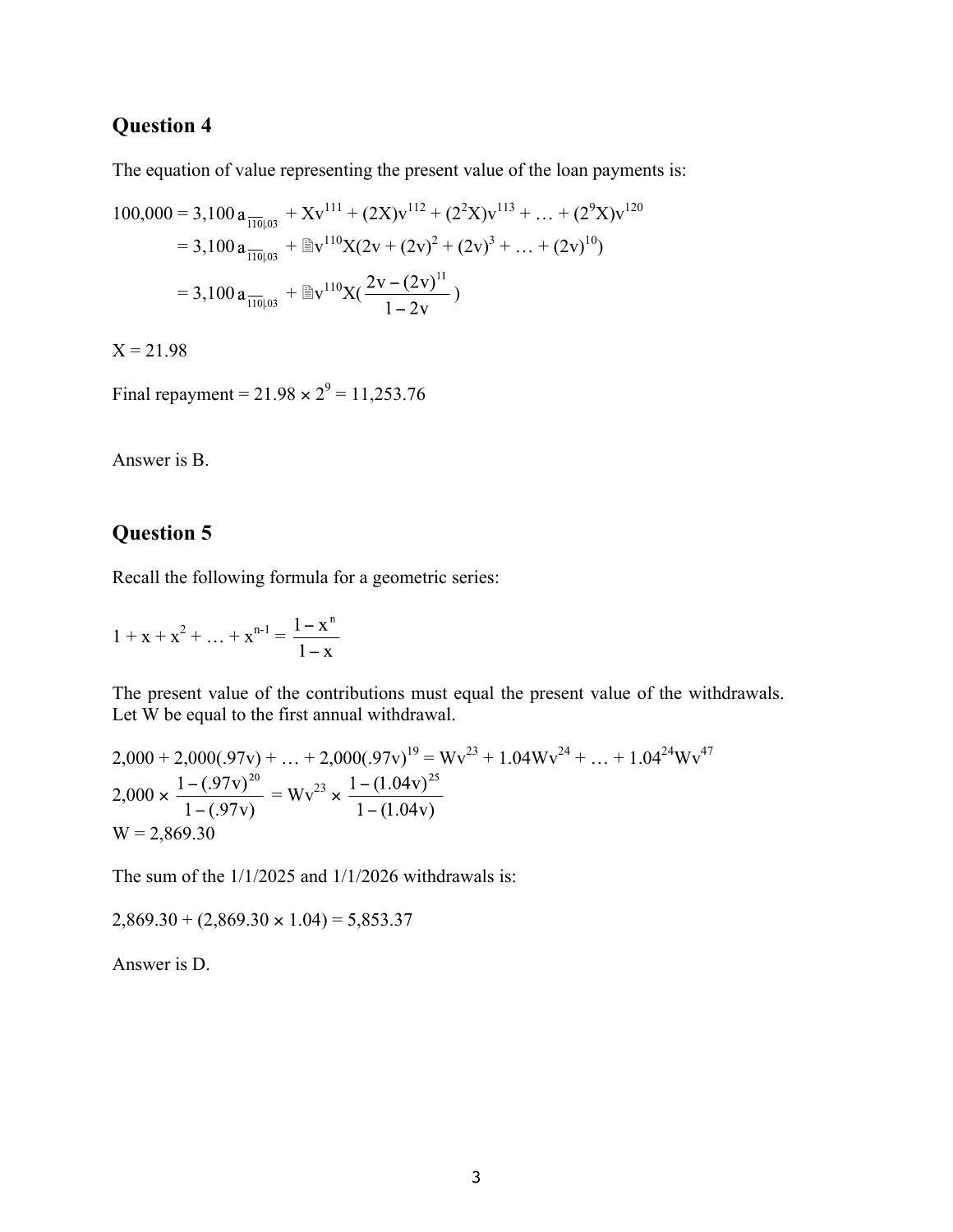The quarterly effective rate of interest is:

$$
i^{(4)}/4 = (1 + i^{(2)}/2)^{2} - 1 = 1.04^{2} - 1 = .019804
$$

The original loan payment is:

$$
\frac{25,000}{a_{\frac{32}{1019804}}}=1,062.23
$$

Outstanding balance after 10 payments =  $1,062.23$   $a_{\frac{22}{1019804}}$  = 18,795.55

Since the  $11<sup>th</sup>$  and  $12<sup>th</sup>$  repayments are not made, the outstanding balance after the  $12<sup>th</sup>$ scheduled repayment is:

 $18,795.55 \times 1.019804^2 = 19,547.38$ 

The present value of the final 20 repayments is represented by:

$$
19,547.38 = X a_{\frac{20}{1019804}} + (200v^2 + 200v^3 + 400v^4 + 400v^5 + ... + 1,800v^{19} + 2,000v^{20})
$$
  
\n
$$
= X a_{\frac{20}{1019804}} + (200v^2 + 400v^4 + ... + 2,000v^{20})
$$
  
\n
$$
+ (200v^3 + 400v^5 + ... + 1,800v^{19})
$$
  
\n
$$
= X a_{\frac{20}{1019804}} + 200v^2(1 + 2v^2 + ... + 10v^{18}) + 200v^3(1 + 2v^2 + ... + 9v^{16})
$$
  
\n
$$
= X a_{\frac{20}{1019804}} + 200v_{.019804}^2 \text{ (Iä)}_{\frac{10}{10104}} + 200v_{.019804}^3 \text{ (Iä)}_{\frac{5}{9104}}
$$
  
\n
$$
= X a_{\frac{20}{201019804}} + (200v_{.019804}^2 \times \frac{\ddot{a}_{\frac{101}{10104}} - 10v^{10}}{(.04/1.04)}) + (200v_{.019804}^3 \times \frac{\ddot{a}_{\frac{5104}{104}} - 9v^9}{(.04/1.04)})
$$

Note that the interest rate used for the increasing annuities is 4%, which is the effective semiannual interest rate, since the payments occur once every 6 months.

 $X = 258.72$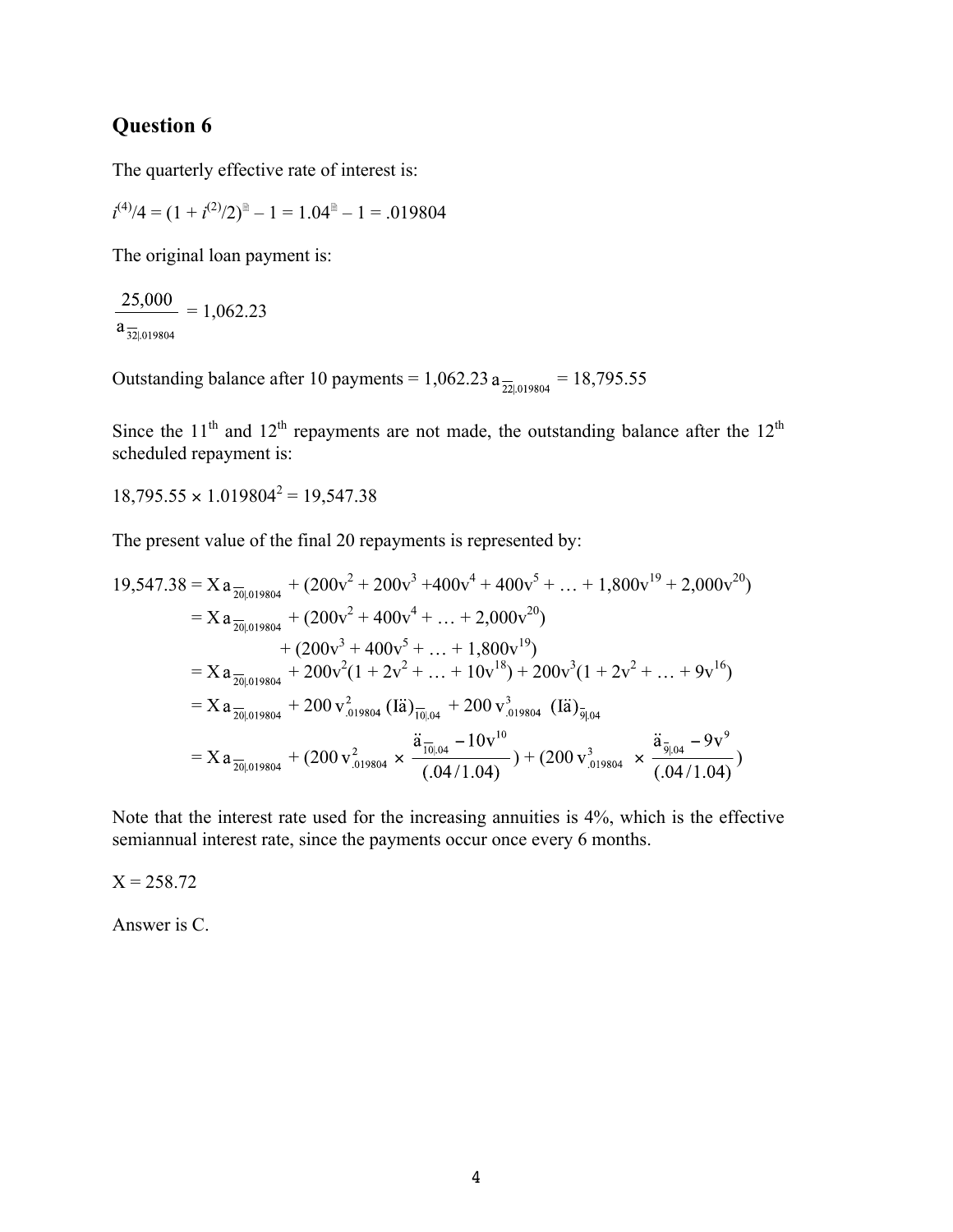$A = $1,700 + $1,900 + $2,100 + $2,300 + $2,500 = $10,500$  $B = $1,700v^2 + $1,900v^4 + $2,100v^6 + $2,300v^8 + $2,500v^{10} = $7,337$  $A - B = $10,500 - $7,337 = $3,163$ Answer is C.

## **Question 8**

The principal portion of any repayment is equal to the repayment multiplied by  $v^N$ , where N is the number of remaining payments, including the current payment.

The principal repayment in years 1 and 2 is:

 $$1,000 \times (v^4 + v^3)$ 

Similarly, the interest portion of any repayment is equal to the repayment multiplied by  $(1 - v<sup>N</sup>)$ , where N is the number of remaining payments, including the current payment.

Therefore, the sum of the interest repayments in years 3 and 4 is:

 $$1,000 \times ([1 - v^2] + [1 - v])$ 

Therefore, based upon the information given in the question,

$$
$1,000 \times (v^3 + v^4) = 10v^2 \times $1,000 \times ([1 - v^2] + [1 - v])
$$
  
\n
$$
v^3 + v^4 = 20v^2 - 10v^3 - 10v^4
$$
  
\n
$$
v + v^2 = 20 - 10v - 10v^2
$$
  
\n
$$
11v^2 + 11v - 20 = 0
$$

Recall the quadratic formula:

$$
x = \frac{-b \pm \sqrt{b^2 - 4ac}}{2a}
$$

In this case,  $a = 11$ ,  $b = 11$ , and  $c = -20$ .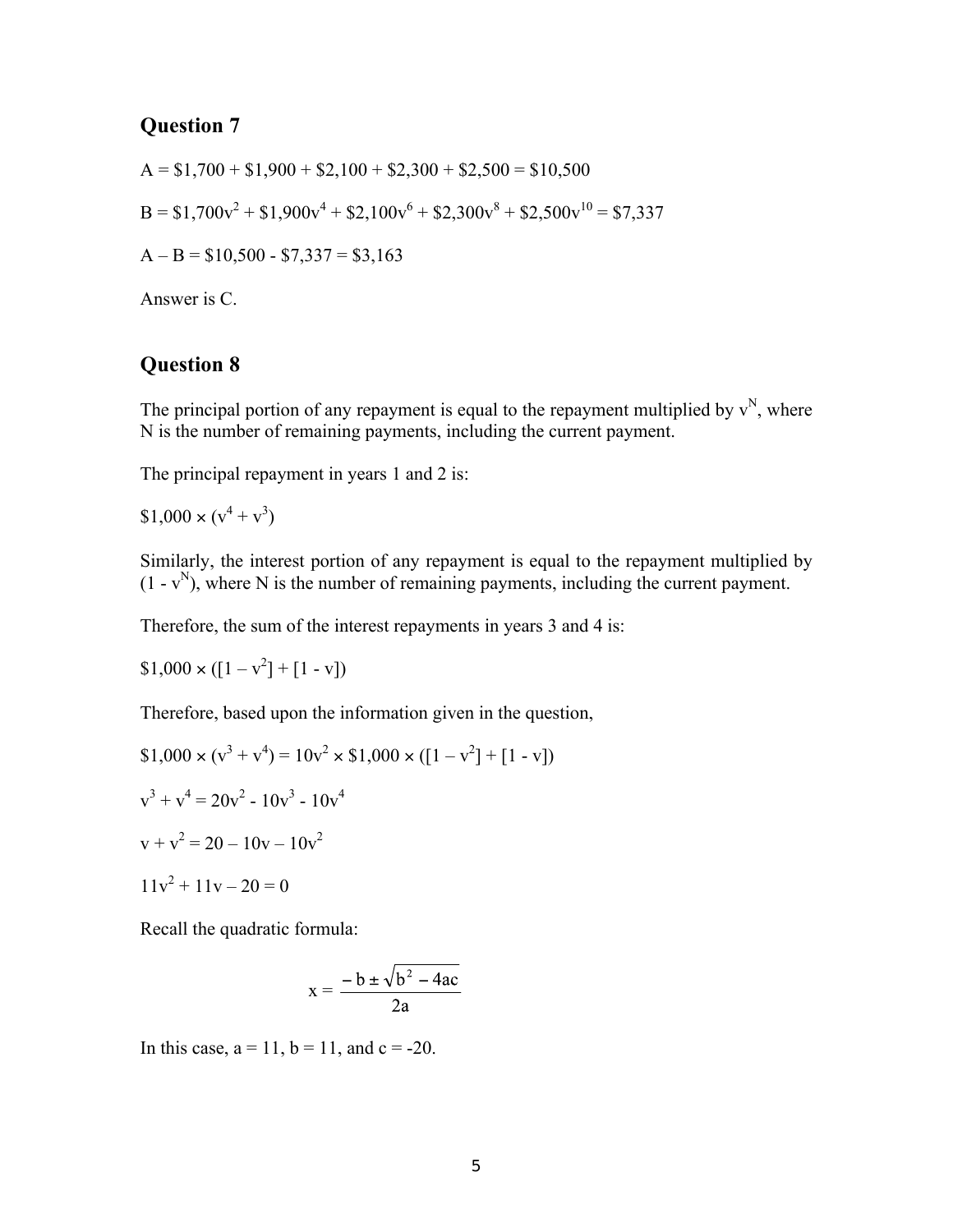Substituting,

$$
v = \frac{-11 \pm \sqrt{11^2 - (4)(11)(-20)}}{(2)(11)} = .938
$$

Answer is C.

## **Question 9**

The effective rate of interest every three years is:

 $1.04^{3} - 1 = 0.124864$ 

The loan payment is:

 $$1,000/a_{\frac{1}{101}124864} = $180.52$ 

The principal portion of any repayment is equal to the repayment multiplied by  $v^N$ , where N is the number of remaining payments, including the current payment. The principal portion of the fifth repayment (note that there are 6 remaining payments immediately prior to the fifth repayment being made) is:

 $$180.52 \times v^6 = $89.11$ 

Answer is B.

## **Question 10**

Amortized value represents the present value of all future bond payments (coupons and redemption amount). The amortized value on January 1, 2002 includes the present value of all coupon payments made during 2002 and later, as well as the present value of the redemption amount. The amortized value on July 1, 2001 is equal to the present value of the January 1, 2002 amortized value, plus the present value of the coupon payment made on December 31, 2001.

 $13,741.11 = 13,629.67v + 400v$  $\Rightarrow$  v = .979432<br>  $\Rightarrow$  i = 1/v - 1 = .021

If R is the redemption amount,

 $$13,629.67 = Rv^{14} + 400 a_{\overline{14}|021} \Rightarrow R = $11,800$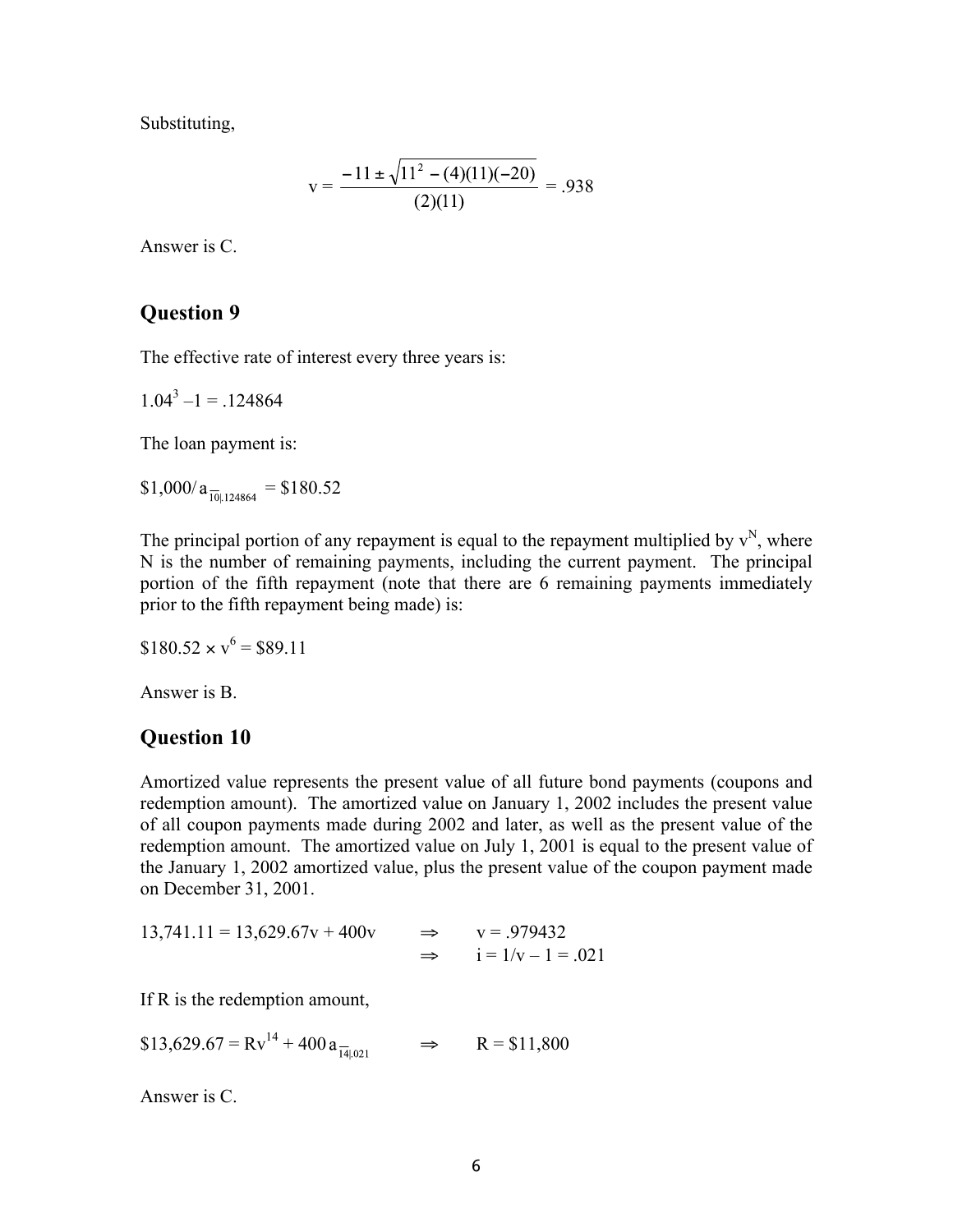The amortized value of the bond as of January 1, 2005 is equal to the accumulation of the original purchase price, less the accumulated value of the coupon payments. Coupons were paid on December 31, 2002 and December 31, 2004.

A = Amortized value on January 1,  $2005 = (691.49 \times 1.08^{4}) - (60 \times 1.08^{2}) - 60 = 810.78$ 

The amortized value of the bond as of January 1, 2007 is equal to the accumulation of the January 1, 2005 value, less the coupon paid on December 31, 2006.

B = Amortized value on January 1,  $2007 = (810.78 \times 1.08^2) - 60 = 885.69$ 

 $B - A = 885.69 - 810.78 = 74.91$ 

Answer is E.

#### **Question 12**

The monthly interest rate for the initial loan payment is:

 $.07/12 = .00583333$ 

Initial loan payment =  $$200,000/a_{\frac{7601,00583333}{1601,00583333}} = $1,331$ 

The outstanding balance after the second year is:

\$1,331  $a_{\frac{336}{00583333}}$  = \$195,848

The revised loan payment using the 7.5% interest rate (.625% per month) is:

\$195,848/ = \$1,396

The outstanding balance after the fourth year is:

$$
$1,396 \, a_{\frac{312}{312}100625} = $191,388
$$

The revised loan payment using the 8% interest rate (.666667% per month) is:

\$191,388/ = \$1,460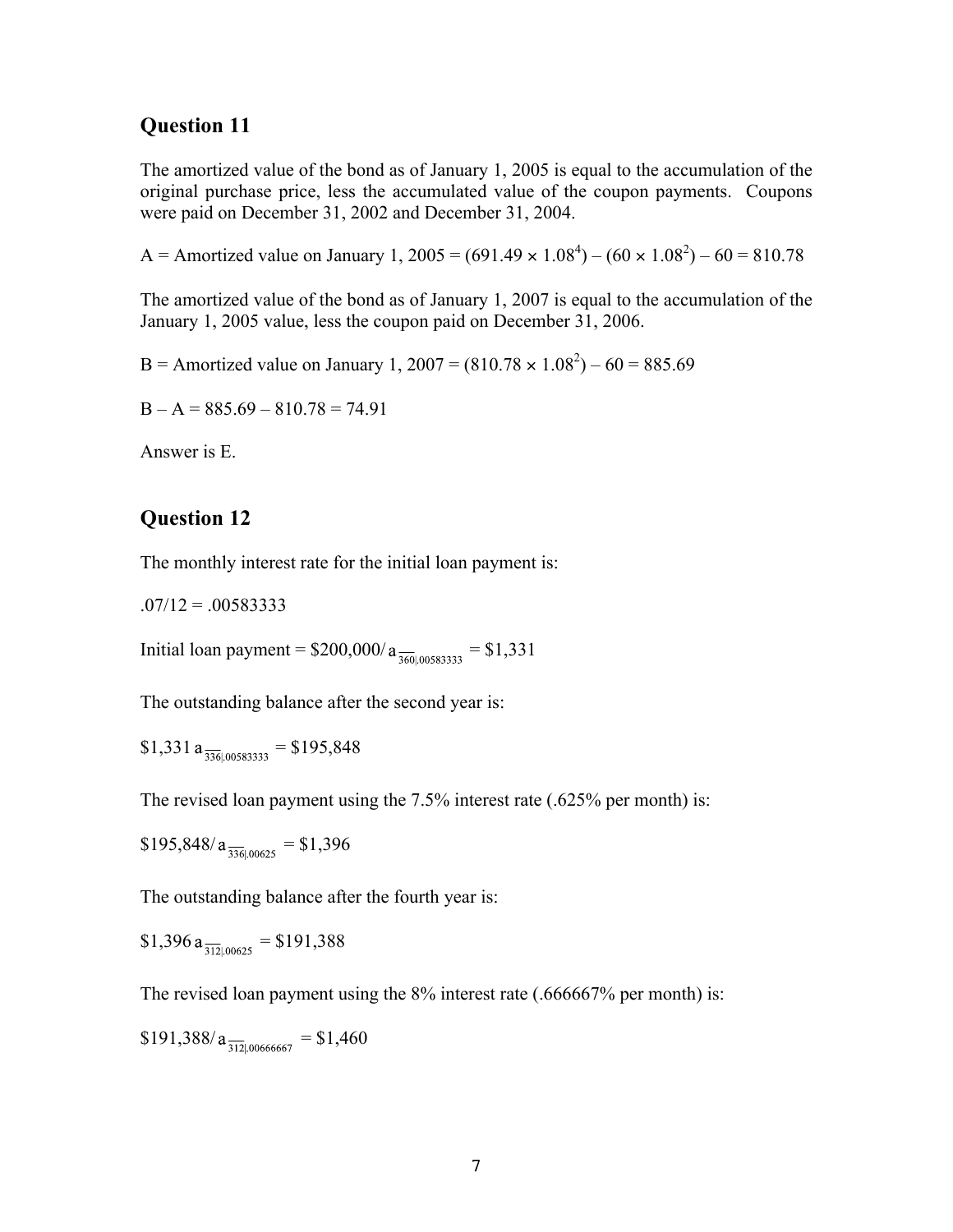The total payment over the term of the loan is:

 $($1,331 \times 24) + ($1,396 \times 24) + ($1,460 \times 312) = $520,968$ 

The total interest paid over the term of the loan is equal to the difference between the total payments and the original loan amount:

 $$520,968 - $200,000 = $320,968$ 

Answer is D.

## **Question 13**

The present value of the perpetuity is:

 $$1.00 \times a_{\infty} = 1/i = 1/.06 = 16.6667$ 

The duration is equal to the ratio of the time-weighted present value of the payments to the present value of the payments.

The duration for the perpetuity is:

$$
\overline{d} = [\nu + 2\nu^2 + 3\nu^3 + \dots)]/16.6667
$$
  
=  $(Ia)_{\overline{\infty}}/16.6667$   
=  $[1/.06 + (1/.06)^2]/16.6667$   
= 17.6667

Note that this is the MacCaulay duration. The modified duration can be determined as follows:

 $\overline{v} = \overline{d}/(1+i) = 17.6667/1.06 = 16.6667$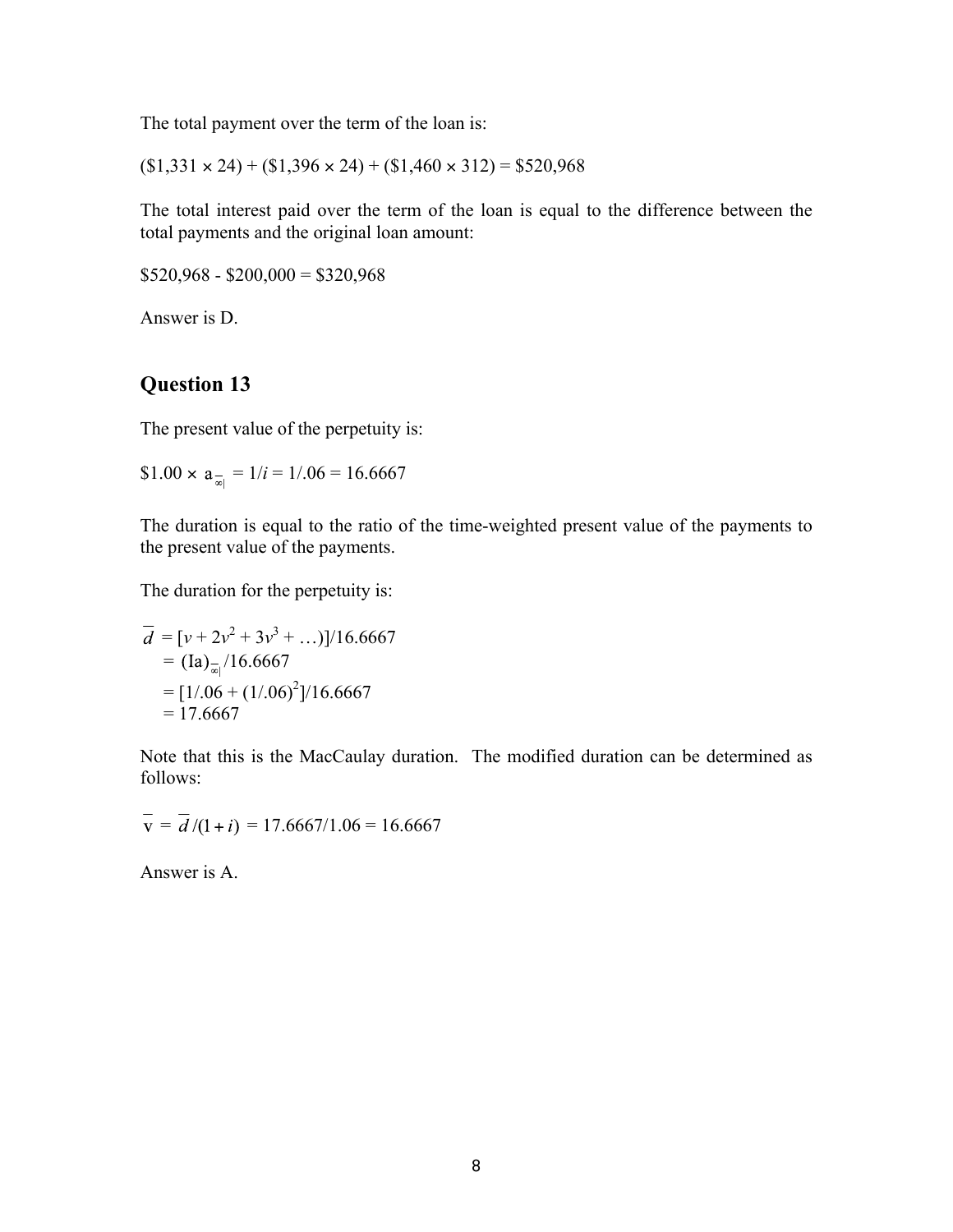The present value of portfolio C is:

 $PV_C = 10,000v^4 = 7,629$ 

The duration is equal to the ratio of the time-weighted present value of the payments to the present value of the payments. Note that this is the MacCaulay duration. The modified duration is determined by discounting the MacCaulay duration with interest for one year. Since the modified duration of each portfolio is the same, then the MacCaulay duration must also be the same for each portfolio. The MacCaulay duration for portfolio C is:

$$
\overline{d}_C = (4 \times 10,000 \, v^4)/7,629 = 4
$$

Let R equal the redemption value of the 4-year bonds in portfolio A. Note that  $X$  is equal to the present value of the maturity value of the 5-year zero-coupon bond, since it is the amount invested.

The present value of portfolio A is:

$$
PV_A = .07R a_{\overline{A}} + Rv^4 + X = 7,629
$$
  
\n
$$
\Rightarrow \qquad .07R \frac{1 - v^4}{.07} + Rv^4 + X = 7,629 \qquad \Rightarrow \qquad R + X = 7,629
$$

The MacCaulay duration for portfolio A is:

$$
\overline{d}_A = (.07Rv + (2)(.07R)v^2 + (3)(.07R)v^3 + (4)(.07R)v^4 + 4Rv^4 + 5X)/7,629 = 4
$$
\n
$$
\Rightarrow (.07R (Ia)_{\overline{4}} + 4Rv^4 + 5X)/7,629 = 4
$$
\n
$$
\Rightarrow (.07R \frac{\ddot{a}_{\overline{4}} - 4v^4}{.07} + 4Rv^4 + 5X)/7,629 = 4
$$
\n
$$
\Rightarrow R\ddot{a}_{\overline{4}} + 5X = 30,516
$$
\n
$$
\Rightarrow 7,629\ddot{a}_{\overline{4}} - X\ddot{a}_{\overline{4}} + 5X = 30,516
$$
 (substituting from the present value above)\n
$$
X = 2,083
$$

Similarly, the value of Y can be solved for portfolio B. Let S equal the redemption value of the bonds in portfolio B. The present value equation of value yields:

 $S + X = 7,629$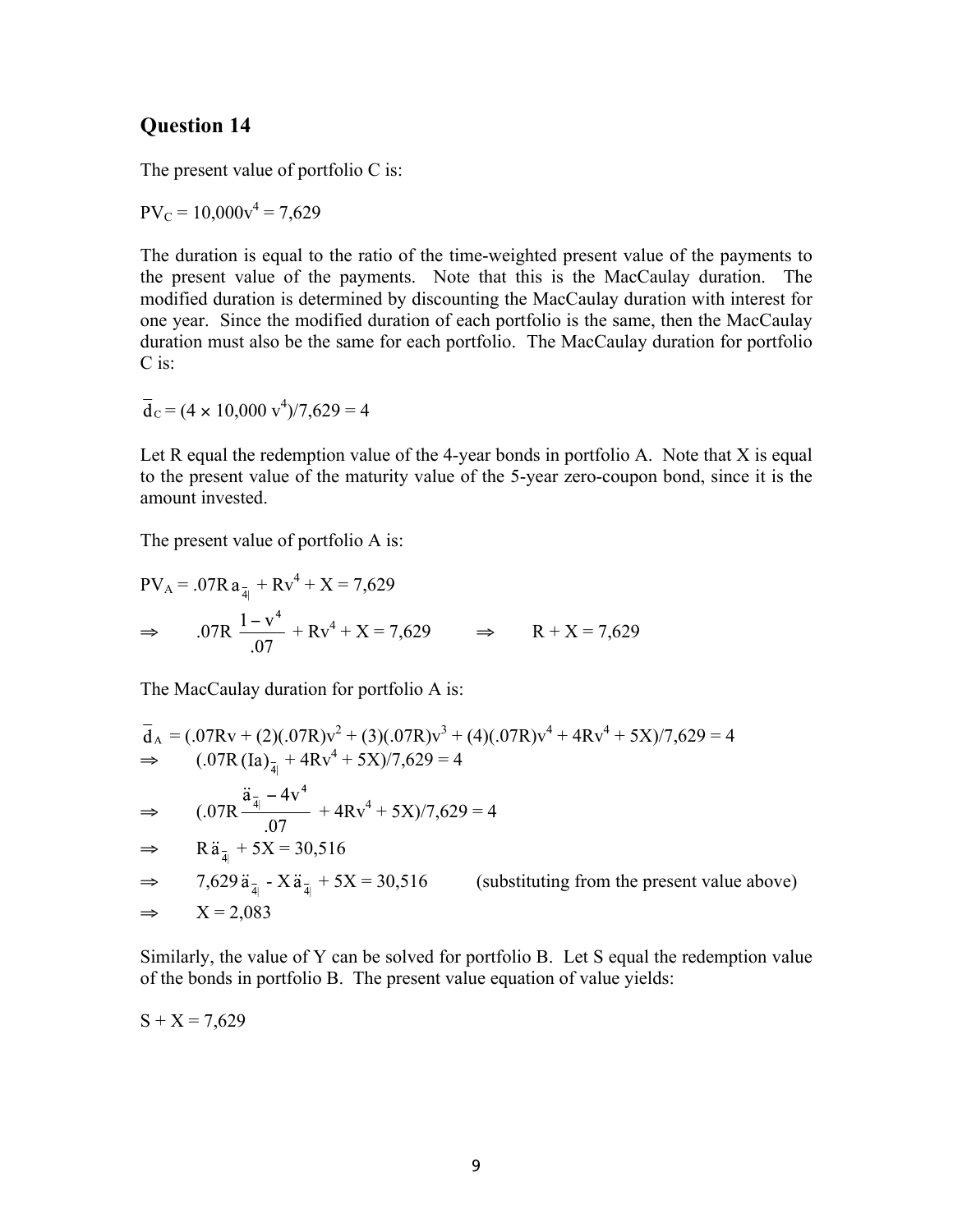The MacCauley duration equation of value yields:

$$
S \ddot{a}_{\bar{3}|} + 5Y = 30,516
$$
  
\n⇒ 7,629  $\ddot{a}_{\bar{3}|} - Y \ddot{a}_{\bar{3}|} + 5Y = 30,516$   
\n⇒ Y = 4,149  
\nY - X = 4,149 - 2,083 = 2,066

Answer is B.

## **Question 15**

Recall the following formula for a geometric series:

$$
1 + x + x^2 + \ldots + x^{n-1} = \frac{1 - x^n}{1 - x}
$$

In determining the present value  $X$ , the assumed increase in the CPI ( $6\%$ ) exceeds the stated 3 percentage points by 3%. The present value is:

$$
X = 10,000 \times (v + 1.03v^{2} + ... 1.03^{11}v^{12}) = 10,000v \times (1 + 1.03v + ... 1.03^{11}v^{11})
$$
  
= 10,000v \times  $\frac{1 - (1.03v)^{12}}{1 - 1.03v}$  = 86,762

In determining the present value Y, the assumed increase in the CPI (4%) exceeds the stated 3 percentage points by 1%. The present value is:

Y = 10,000 × (v + 1.01v<sup>2</sup> + ... 1.01<sup>11</sup>v<sup>12</sup>) = 10,000v × (1 + 1.01v + ... 1.01<sup>11</sup>v<sup>11</sup>)  
= 10,000v × 
$$
\frac{1 - (1.01v)^{12}}{1 - 1.01v}
$$
 = 78,932

 $X - Y = 86,762 - 78,932 = 7,830$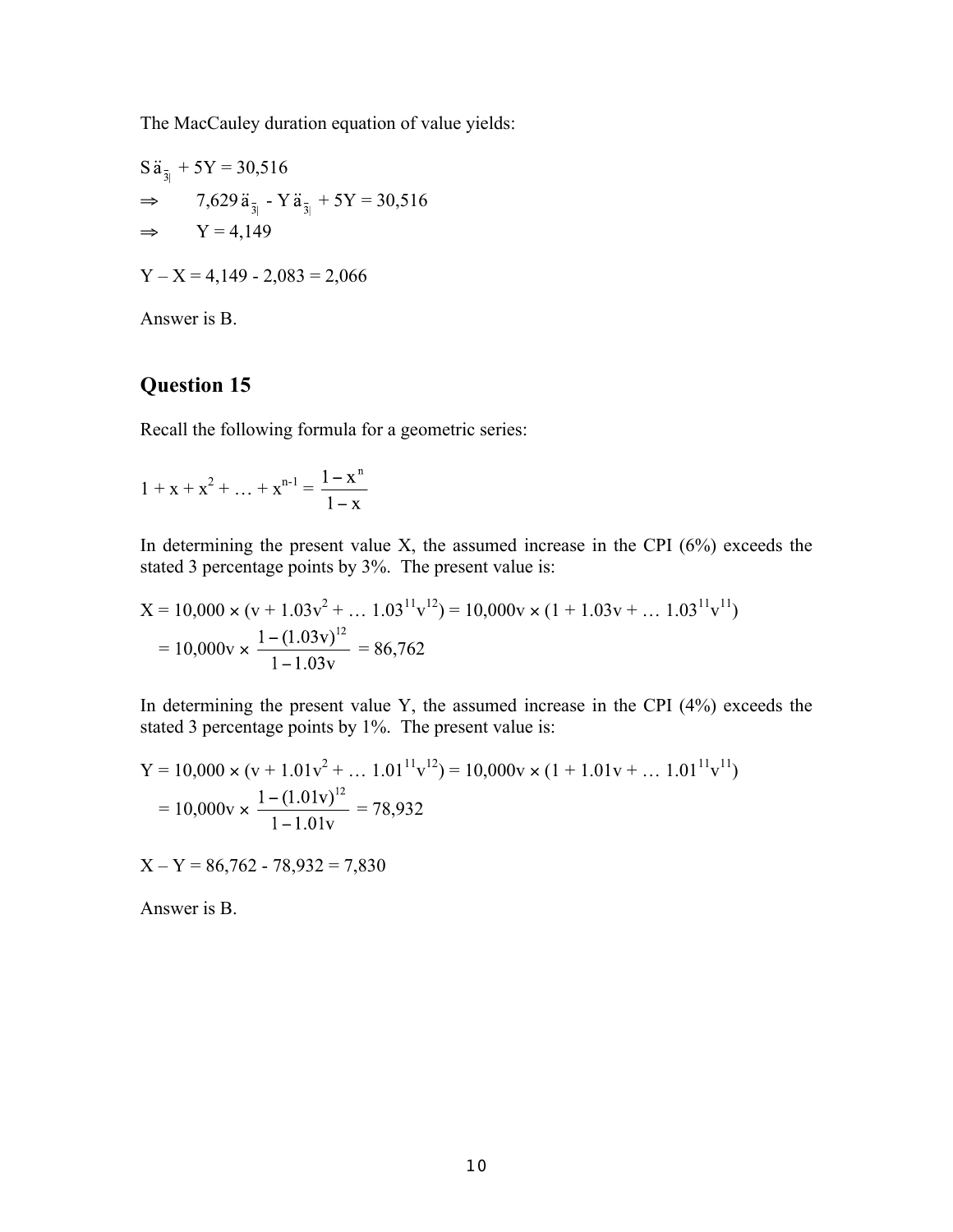The last age at which there could be an annuity payment is age 99.

$$
\$100a_{60} = \$100 \times (vp_{60} + v^2_2p_{60} + ... + v^{39}_{39}p_{60}) = \$100 \times (\frac{39}{40}v + \frac{38}{40}v^2 + ... + \frac{1}{40}v^{39})
$$
  
= \\$100 \times \frac{1}{40} \times (39v + 38v^2 + ... + v^{39}) = \\$100 \times \frac{1}{40} \times (Da)\_{\overline{39}|}  
= \\$2.50 \times \frac{39 - a\_{\overline{39}|}}{.06} = \\$1,002

Answer is B.

#### **Question 17**

Note that the first payment occurs at age 107. Since  $l_{110} = 0$ , the only possible payments occur at ages 107, 108 and 109, with the payments at ages 107 and 108 guaranteed provided Smith survives to age 106.

$$
X = vp_{105} \times (1,000 a_{\bar{2}|} + 1,000v^3_3p_{106}) = .8v \times (1,000 a_{\bar{2}|} + (1,000v^3 \times \frac{.6}{.8} \times \frac{.4}{.6} \times \frac{.2}{.4}))
$$
  
= 1,504

Answer is A.

#### **Question 18**

Each remaining mortgage payment is:

 $$50,000/a_{\frac{1}{3}} = $18,360$ 

The mortgage payments are guaranteed to be paid (either by the mortgagee or by the insurer). The present value of the future mortgage payments to be paid by the mortgagee is:

\$18,360 
$$
\times
$$
 (*vp*<sub>57</sub> + *v*<sup>2</sup><sub>2</sub>*p*<sub>57</sub> + *v*<sup>3</sup><sub>3</sub>*p*<sub>57</sub>) = \$18,360  $\times$  (*vl*<sub>58</sub>/*l*<sub>57</sub> + *v*<sup>2</sup>*l*<sub>59</sub>/*l*<sub>57</sub> + *v*<sup>3</sup>*l*<sub>60</sub>/*l*<sub>57</sub>)  
=  $\frac{$18,360}{$,574}$   $\times$  (9,541v + 9,505v<sup>2</sup> + 9,467v<sup>3</sup>)  
= 49,641

The present value of the future mortgage payments to be paid by the insurer is:

 $50,000 - 49,641 = 359$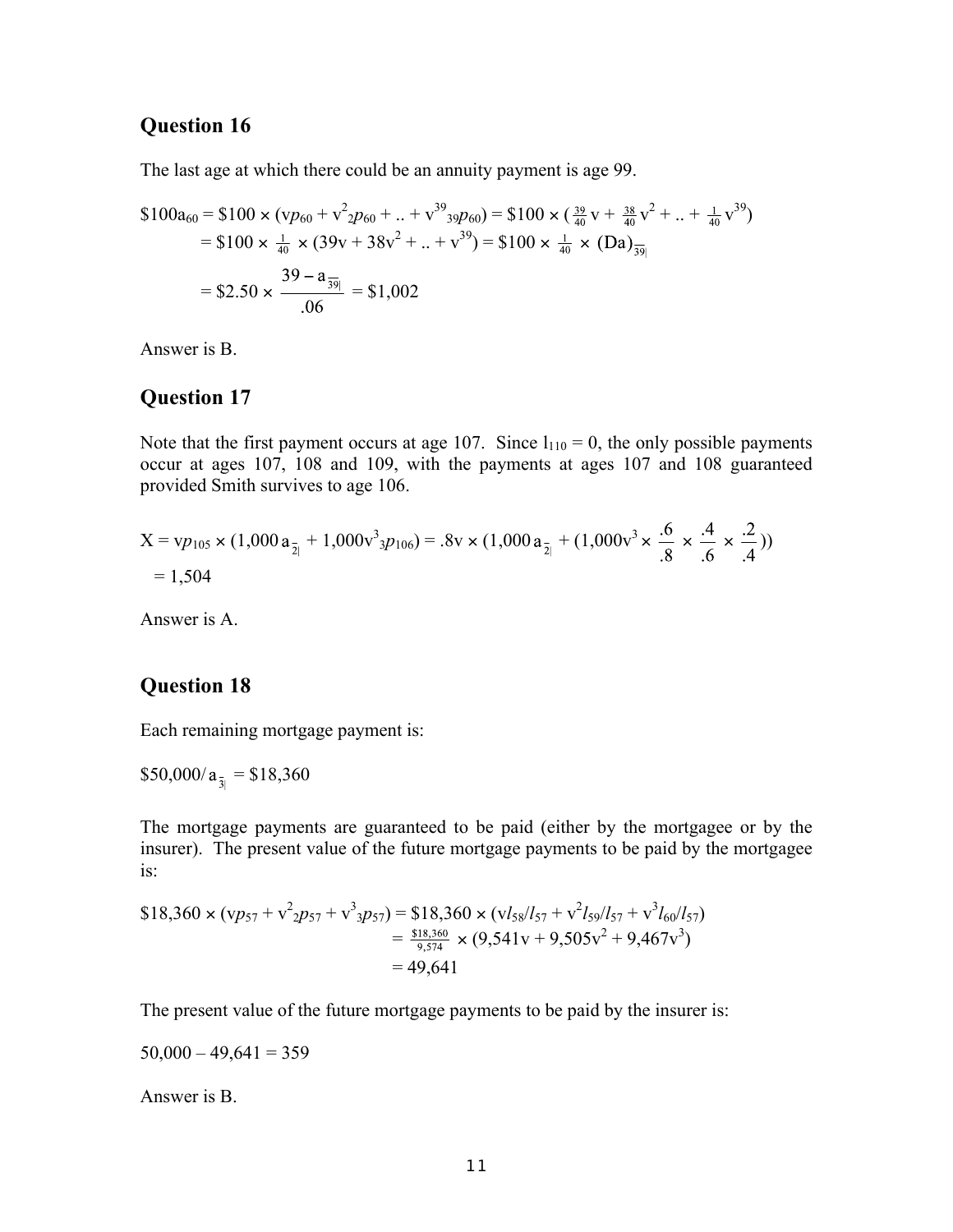The additional cost is equal to the difference between the present value of the 10-year annuity certain and the 10-year deferred life annuity payable from ages 65 through 75. This is:

 $$50,000v^{10}$ <sub>10</sub> $p_{55} \times (\ddot{a}_{\overline{10}} - (\ddot{a}_{65} - 10p_{65} \ddot{a}_{75} v^{10})) = 16,389$ 

Answer is A.

Note that  $_{10}p_{65} = \frac{20p_{55}}{10p_{55}} = .67826$ 

#### **Question 20**

Recall the approximation:

 $\mathbf{e}_x \approx \mathbf{e}_x + \mathbf{e}_x$ 

Therefore,  $e_{52} = \dot{e}_{52} - \text{m} = 25.5$ 

Also,

 $p_{50} = l_{51}/l_{50} = 98,000/100,000 = .98$  and  $p_{50} = l_{52}/l_{50} = 95,550/100,000 = .9555$ 

Using the formula for  $e_x$ :

$$
e_{50} = p_{50} + 2p_{50} + 3p_{50} + 4p_{50} + \dots = p_{50} + 2p_{50} (1 + p_{52} + 2p_{52} + \dots)
$$
  
=  $p_{50} + 2p_{50} (1 + e_{52}) = .98 + [.9555 \times (1 + 25.5)] = 26.3$ 

Therefore,

 $e_{50} \approx e_{50} + \equiv 26.8$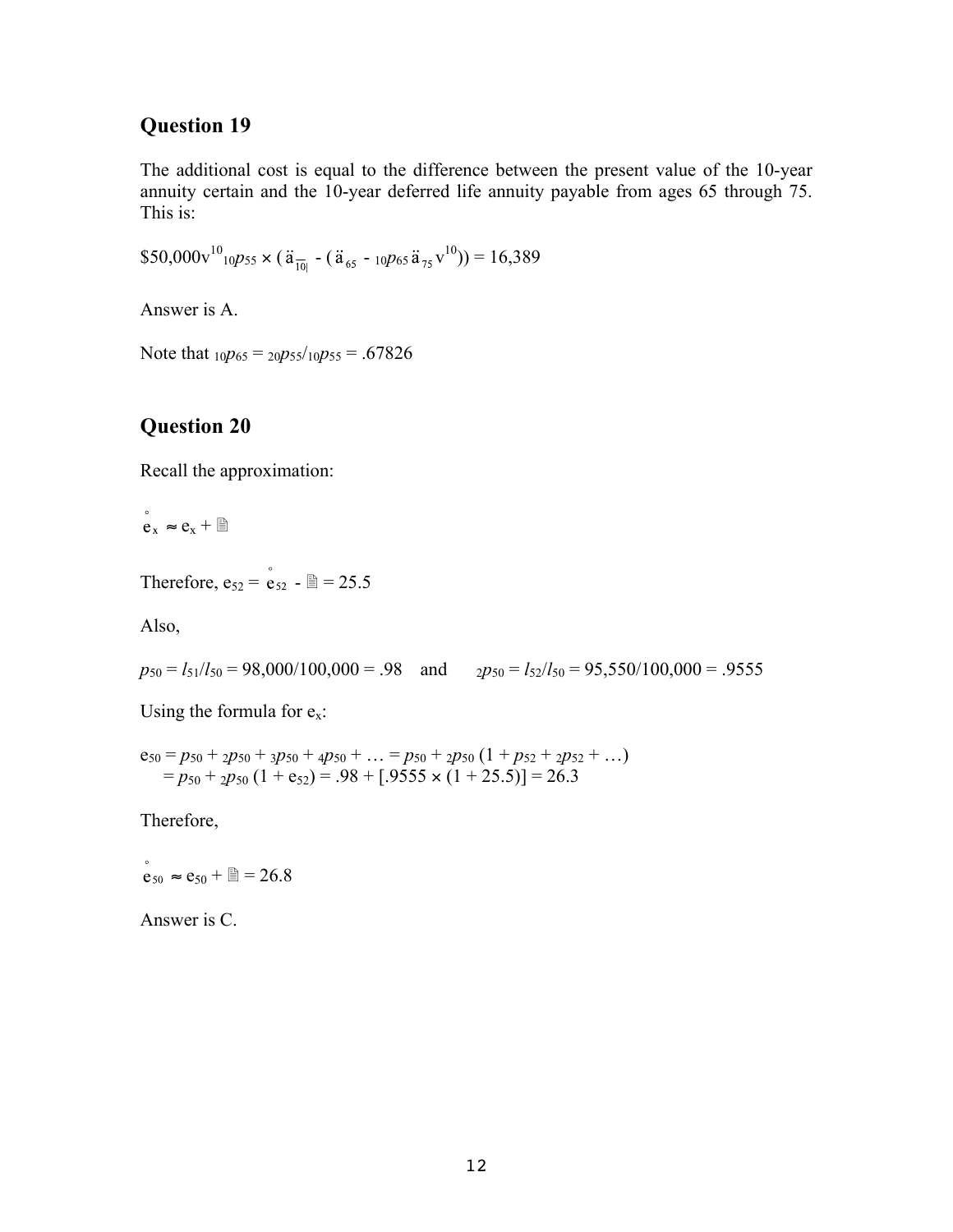The number of lives that die between the ages of 20 and 50 is represented by:

 $l_{20} - l_{50}$ 

The total lifetime of all of the lives age x is represented by:

 $x l_x + T_x$ 

where  $x_l$ <sup>x</sup> is the past lifetime and  $T_x$  is the future lifetime.

So, the total lifetime of the lives currently age 20 is:

 $20l_{20}$  + T<sub>20</sub>

The total lifetime of the lives currently age 50 is:

 $50l_{50} + T_{50}$ 

The average age at death is the ratio of the total lifetime to the number of lives that die. Therefore, the average age at death for the lives that die between the ages of 20 and 50 is:

$$
\frac{20l_{20} + T_{20} - (50l_{50} + T_{50})}{l_{20} - l_{50}}
$$

Recall that the number of persons living at age 20 and older is equal to  $T_{20}$  in a stationary population, and the number of persons living at age 50 and older is equal to  $T_{50}$  in a stationary population. Substituting,

$$
\frac{(20 \times 1,080) + 21,600 - (501_{50} + 2,700)}{1,080 - 1_{50}} = 33.3333 \implies 1_{50} = 270
$$

Recall that  $\mathbf{e}_x = T_x/I_x$ 

So,  $e_{50} = T_{50}/I_{50} = 2{,}700/270 = 10$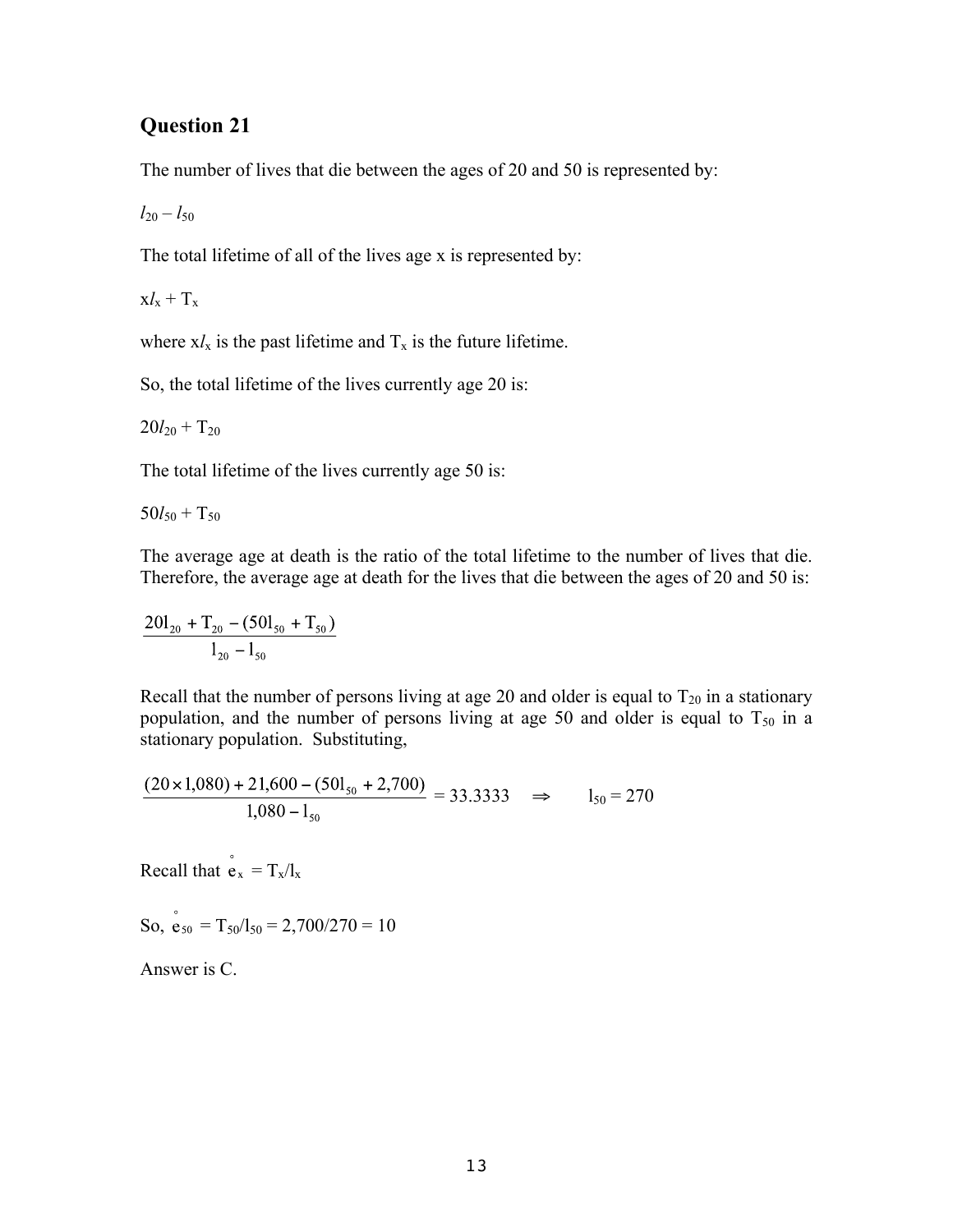Recall that  $e_x = p_x(1 + e_{x+1})$ . So,

| $e_{40} = p_{40}(1 + e_{41})$ | $\Rightarrow$ | $p_{40} = .9593$ |
|-------------------------------|---------------|------------------|
| $e_{41} = p_{41}(1 + e_{42})$ | $\Rightarrow$ | $p_{41} = .9529$ |
| $e_{42} = p_{42}(1 + e_{43})$ | $\Rightarrow$ | $p_{42} = .9524$ |

The probability that one of Smith and Brown will die in 2001 and the other will die in 2002 is:

$$
(q_{40})(p_{41} \times q_{42}) + (q_{41})(p_{40} \times q_{41}) = (.0407)(.9529 \times .0476) + (.0471)(.9593 \times .0471) = .003974
$$

Answer is C.

#### **Question 23**

Case 1: All three are alive 15 years from now.

 $(15p_{20})(15p_{25})(15p_{30}) = (0.95)^{15}(0.90)^{15}(0.85)^{15} = 0.008333$ 

Case 2: Only Smith and Brown are alive 15 years from now.

 $(j_15p_{20})(j_15p_{25})(j_2p_{30} - j_5p_{30}) = (0.95)^{15}(0.90)^{15}(0.85^5 - 0.85^{15}) = 0.033991$ 

Case 3: Only Smith and Green are alive 15 years from now.

 $(15p_{20})(15p_{30})(5p_{25} - 15p_{25}) = (.95)^{15}(.85)^{15}(.90^5 - .90^{15}) = .015565$ 

Case 4: Only Brown and Green are alive 15 years from now.

 $(15p_{25})(15p_{30})(5p_{20} - 15p_{20}) = (0.90)^{15}(.85)^{15}(.95^5 - .95^{15}) = .005584$ 

Total probability =  $.008333 + .033991 + .015565 + .005584 = .063473$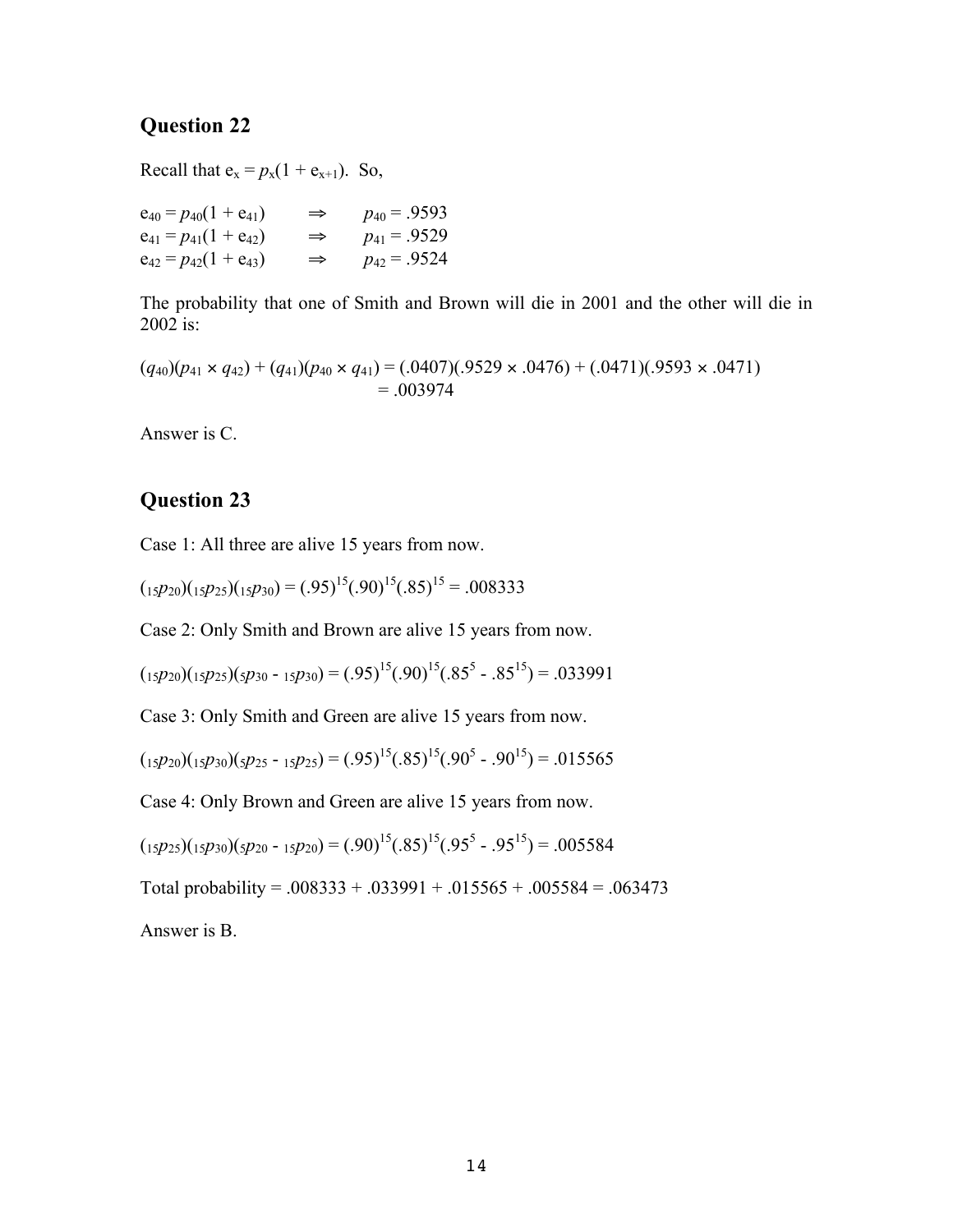The first 10 payments are certain to be paid provided the annuitant remains alive. The last 10 payments are only paid if the annuitant is still alive and the spouse was alive 10 years earlier. The present value of the annuity is:

$$
$10,000 \times (a_{65:\overline{10}|} + v^{11}{}_{11}p_{65}p_{60} + v^{12}{}_{12}p_{65}p_{60} + ... + v^{20}{}_{20}p_{65}p_{60})
$$
  
= \$10,000 \times (a\_{65:\overline{10}|} + v^{10}{}\_{10}p\_{65} a\_{60:75:\overline{10}|}) = \$112,655

Answer is D.

## **Question 25**

According to statement (i):

 $_{10}p_{30:40:50} = .758$   $\implies$   $_{30}p_{30} = .758$ 

According to statement (ii):

 $(1 - sp_{55})(sp_{50}) = .063$  ⇒  $sp_{50} - 10p_{50} = .063$  ⇒  $25p_{30} - 30p_{30} = .063_{20}p_{30}$ 

According to statement (iii):

 $(s_{p30:35:40:45})(1 - sp_{50}) = .045$   $\Rightarrow$   $_{20}p_{30} - 25p_{30} = .045$   $\Rightarrow$   $_{20}p_{30} = 25p_{30} + .045$ 

Substituting the results from statements (i) and (iii) into statement (ii):

 $_{25}p_{30} - .758 = .063({_{25}}p_{30} + .045)$   $\Rightarrow$   $_{25}p_{30} = .81199$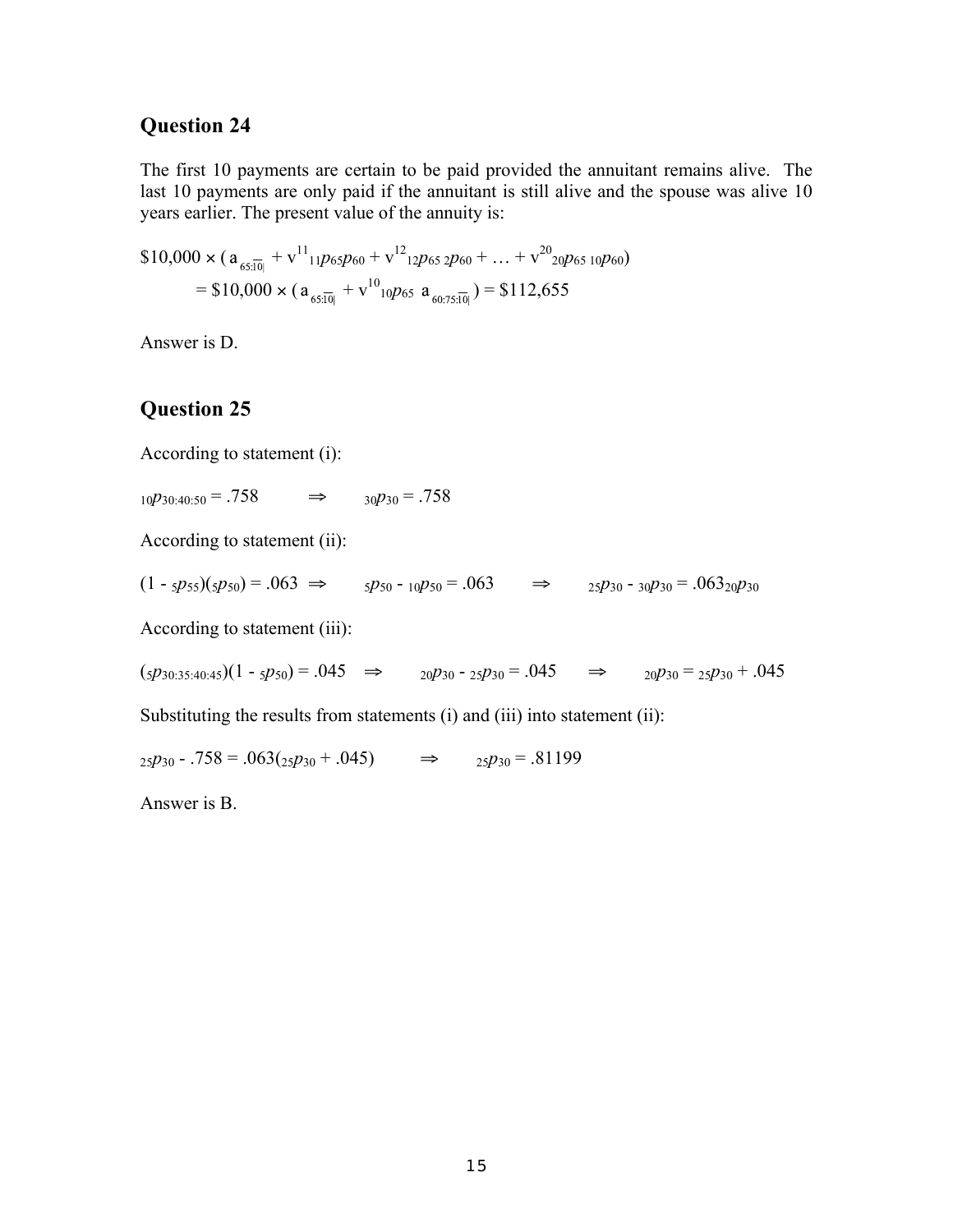From the given data,

$$
q_{50}^{(d)} = 16/100 = .16
$$

Using a standard approximation (see the London text, page 108) and taking into consideration that the deaths and withdrawals are uniform within the **single** decrement tables,

$$
q_{50}^{'(d)} = \frac{q_{50}^{(d)}}{1 - \frac{1}{2} q_{50}^{'(w)}} \qquad \Rightarrow \qquad q_{50}^{'(d)} = .16 \div (1 - (\mathbb{B} \times .4)) = .2
$$

And,

$$
q'_{50}^{(w)} = \frac{q_{50}^{(w)}}{1 - \frac{1}{2}q'_{50}^{(d)}} \qquad \Rightarrow \qquad q_{50}^{(w)} = q'_{50}^{(w)} \times (1 - \frac{1}{2}q'_{50}^{(d)})
$$

$$
\Rightarrow \qquad q_{50}^{(w)} = .4 \times (1 - (\mathbb{B} \times .2)) = .36
$$

Answer is A.

## **Question 27**

Using a standard approximation (see the London text, page 108),

$$
q_{40}^{(2)} = \frac{q_{40}^{'(2)}}{1 + \frac{1}{2}q_{40}^{'(1)}} = \frac{\frac{30}{100}}{1 + \frac{1}{2} \times \frac{10}{100}} = .285714
$$

Answer is E.

Here is an alternative solution.

Using the standard approximation  $p_x^{(T)} = p_x^{(1)} \times p_x^{(2)} \times ...$ ,

$$
p_{40}^{(T)} = .9 \times .7 = .63
$$

And that means that  $q_{40}^{(T)} = .37$ .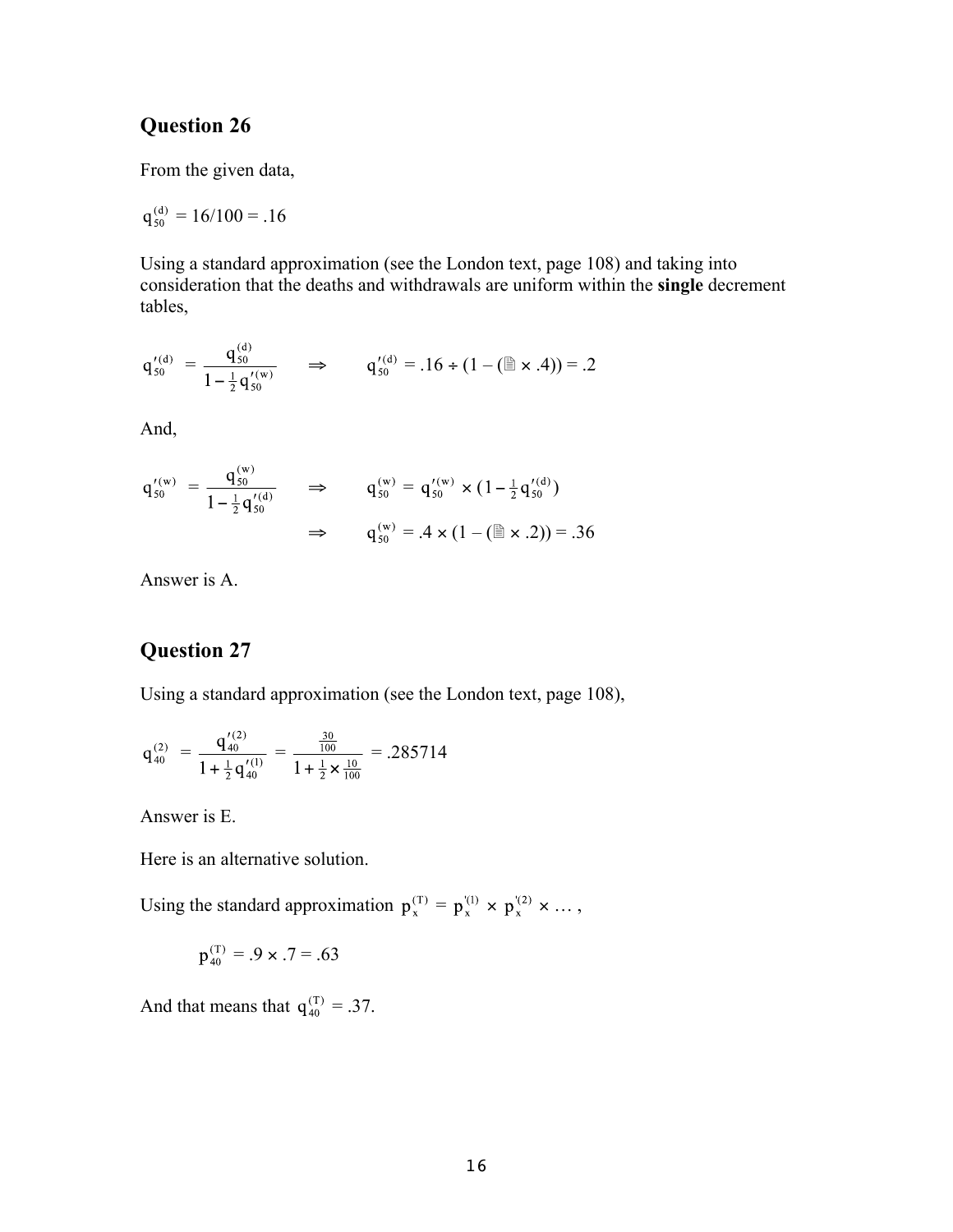Using another standard (but lesser known) approximation,

$$
q_{40}^{\text{\tiny{(2)}}}=1-\big(p_{40}^{\text{\tiny{(T)}}}\big)^{\frac{d_{40}^{\text{\tiny{(2)}}}}{d_{40}^{\text{\tiny{(T)}}}}}
$$

Dividing the d's by  $q_{40}^{(T)}$ ,

$$
q_{40}^{(2)} = 1 - (p_{40}^{(T)})^{\frac{q_{40}^{(2)}}{q_{40}^{(T)}}}
$$
  
.3 = 1 - (.63)<sup>37</sup>  
.7 = (.63)<sup>37</sup>  

$$
\ln(.7) = \ln(.63)^{\frac{q_{40}^{(2)}}{37}}
$$
  

$$
\ln(.7) = \frac{q_{40}^{(2)}}{37} \ln(.63)
$$
  

$$
q_{40}^{(2)} = .28563
$$

This still falls within range E.

## **Question 28**

Let  $x =$  the attained age of the pensioner, and  $y =$  the attained age of the spouse.

Setting the present value of the first two forms of payment equal to each other:

 $$4,000a_x = $3,600a_x + $1,800(a_y - a_{xy}) \Rightarrow \frac{a_y - a_{xy}}{a_y} = \frac{2}{9}$ 

Setting the present value of the first and third forms of payment equal to each other:

 $$4,000a_x = $3,582a_{xy} + $1,791(a_y - a_{xy}) + $4,000(a_x - a_{xy})$ 

$$
\Rightarrow \qquad $4,000 = $3,582 \frac{a_{xy}}{a_x} + $1,791 \frac{a_y - a_{xy}}{a_x} + $4,000 \frac{a_x - a_{xy}}{a_x}
$$

$$
\Rightarrow \qquad $4,000 = $3,582 \frac{a_{xy}}{a_x} + $1,791 \frac{a_y - a_{xy}}{a_x} + $4,000 - $4,000 \frac{a_{xy}}{a_x}
$$

$$
\Rightarrow \qquad $418 \frac{a_{xy}}{a_x} = $1,791 \times \frac{2}{9} \qquad \Rightarrow \qquad \frac{a_{xy}}{a_x} = .952153
$$